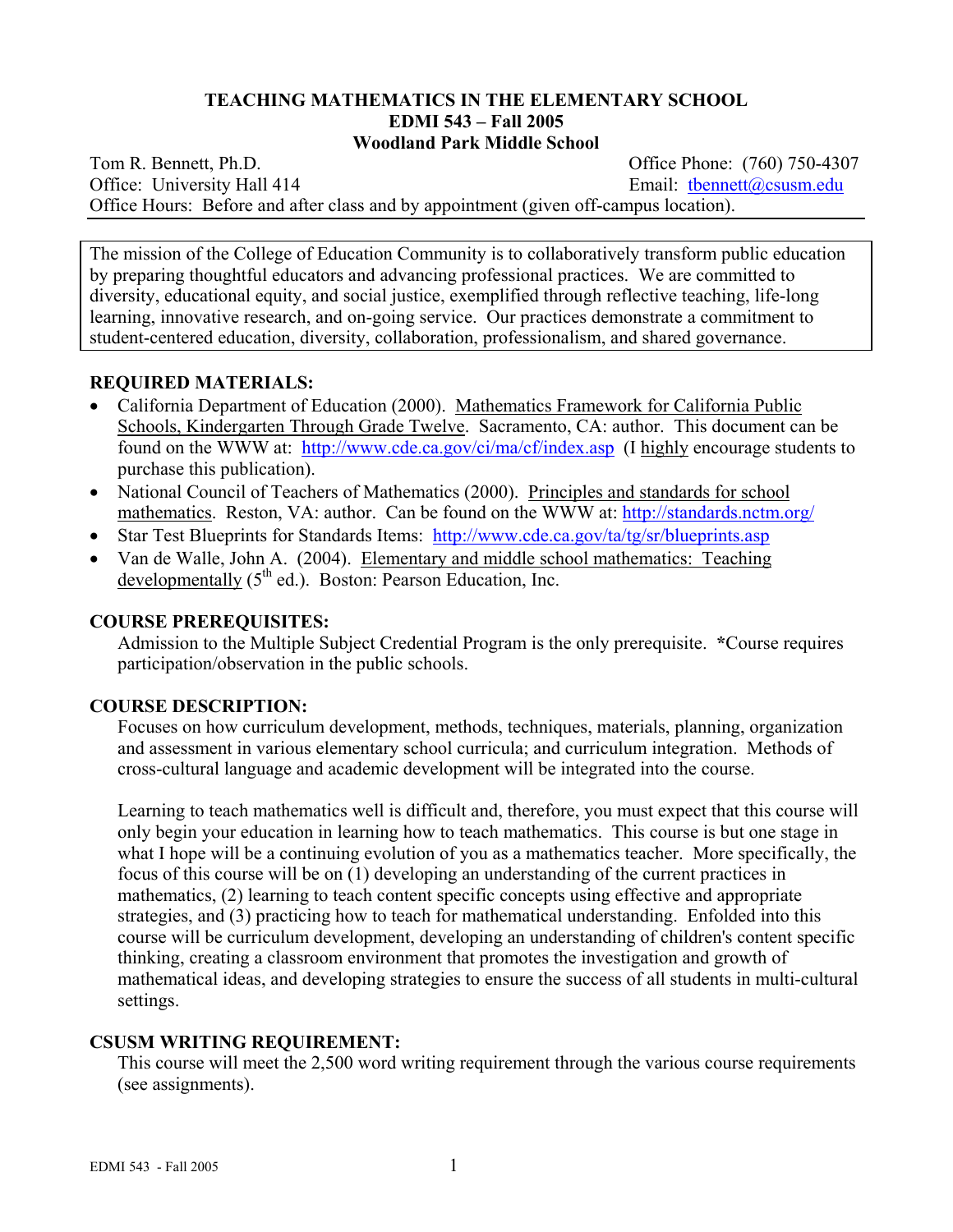# **TEACHER PERFORMANCE EXPECTATION (TPE) COMPETENCIES:**

The course objectives, assignments, and assessments have been aligned with the CTC standards for Multiple Subject Credential. This course is designed to help teachers seeking a California teaching credential to develop the skills, knowledge, and attitudes necessary to assist schools and district in implementing effective programs for all students. The successful candidate will be able to merge theory and practice in order to realize a comprehensive and extensive educational program for all students. You will be required to formally address the following TPEs in this course:

## Primary Emphasis:

- TPE 1a-Subject Specific Pedagogical Skills for MS Teaching (Mathematics)
- TPE 2-Monitoring Student Learning During Instruction

### **AUTHORIZATION TO TEACH ENGLISH LEARNERS**:

This credential program has been specifically designed to prepare teachers for the diversity of languages often encountered in California public school classrooms. The authorization to teach English learners is met through the infusion of content and experiences within the credential program, as well as additional coursework. Students successfully completing this program receive a credential with authorization to teach English learners.

### **KEY ASSIGNMENTS**:

Reading Reflections (21%) - Each week students will write a "meaningful" one page reflection on the articles assigned to be read for that week. These reflections must clearly articulate your thoughts **on the articles** and discuss how you might **specifically apply** what you learned from the articles as a teacher in the classroom.

Student Interview (24%) - You and one of your classmates will conduct a short student interview based on questions we create in class. For the interview, you will pose mathematical problems to any one student at a predetermined grade level. The purpose is to get you to begin thinking about students' mathematical understanding, to learn how to effectively pose questions and interpret the meaning of students' answers, and to provide you with an opportunity to interact with students.

Mathematical Resources  $&$  Lesson (35% total) – Working in small groups, your team will first compile resources on a predetermined mathematical topic (20%) and then design a lesson that you will teach to a middle level mathematics class (15%). The purpose of this activity is to help you learn how to design effective mathematical activities, to provide you with an opportunity to begin compiling mathematical resources, and to provide an opportunity for you to practice teaching mathematics at the middle level.

Connecting Theory and Practice (20%) – Students will keep a journal that will record what they learn, their thoughts, observations, etc. as a result of their participation and observations at Woodland Park Middle School. In addition to the journal, students will submit a three page reflection that considers the connection between theory and practice (e.g., how theory can support our work with students in mathematics classrooms).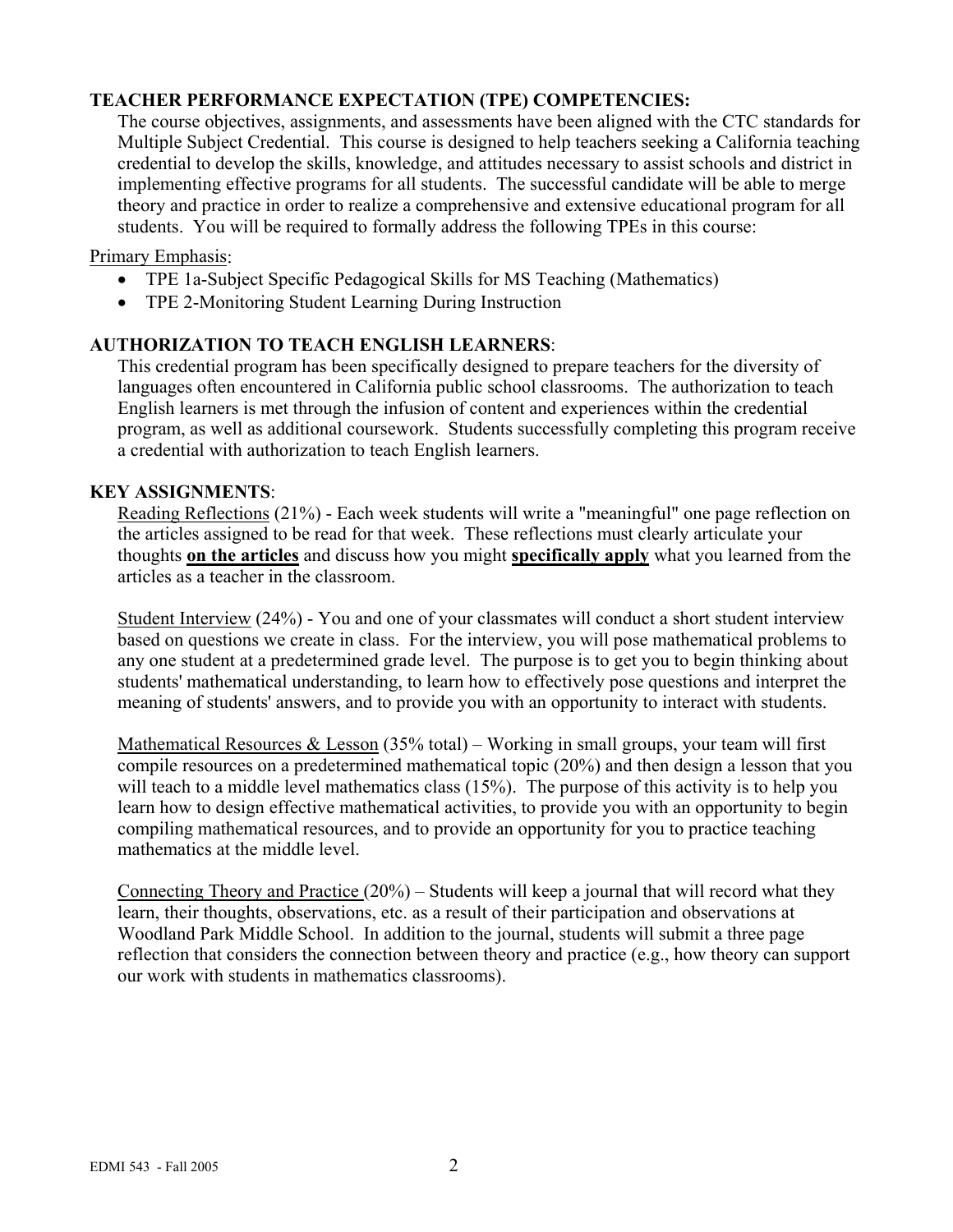#### **GRADING SCALE:**

Grades will be based on the following grading scale:

A..............90 -100% B..............80 - 89% C..............70 - 79% D..............60 - 69% F. Below 60%

### **ATTENDANCE POLICY:**

Due to the dynamic and interactive nature of courses in the College of Education, all students are expected to attend all classes and participate actively. At a minimum, students must attend more than 80% of class time, or s/he may not receive a passing grade for the course at the discretion of the instructor. Individual instructors may adopt more stringent attendance requirements. Should the student have extenuating circumstances, s/he should contact the instructor as soon as possible.

If you miss two class sessions or are late (or leave early) more than three sessions, you will not receive a grade of "A". If you miss three class sessions, your highest possible grade is a "C+". Please discuss with me any extenuating circumstances that will cause you to miss class prior to your absence. Attendance will be taken at each class session. Furthermore, grades on assignments turned in late will be lowered unless **prior arrangements** have been made with the instructor.

### **CSUSM ACADEMIC HONESTY POLICY:**

"Students will be expected to adhere to standards of academic honesty and integrity, as outlined in the Student Academic Honesty Policy. All written work and oral assignments must be original work. All ideas/materials that are borrowed from other sources must have appropriate references to the original sources. Any quoted material should give credit to the source and be punctuated with quotation marks.

Students are responsible for honest completion of their work including examinations. There will be no tolerance for infractions. If you believe there has been an infraction by someone in the class, please bring it to the instructor's attention. The instructor reserves the right to discipline any student for academic dishonesty in accordance with the general rules and regulations of the university. Disciplinary action may include the lowering of grades and/or the assignment of a failing grade for an exam, assignment, or the class as a whole."

#### **STUDENTS WITH DISABILITIES REQUIRING REASONABLE ACCOMMODATIONS:**

Students must be approved for services by providing appropriate and recent documentation to the Office of Disabled Student Services (DSS). This office is located in Craven Hall 5205, and can be contacted by phone at (760) 750-4905, or TTY (760) 750-4909. Students authorized by DSS to receive reasonable accommodations should meet with their instructor during office hours or, in order to ensure confidentiality, in a more private setting.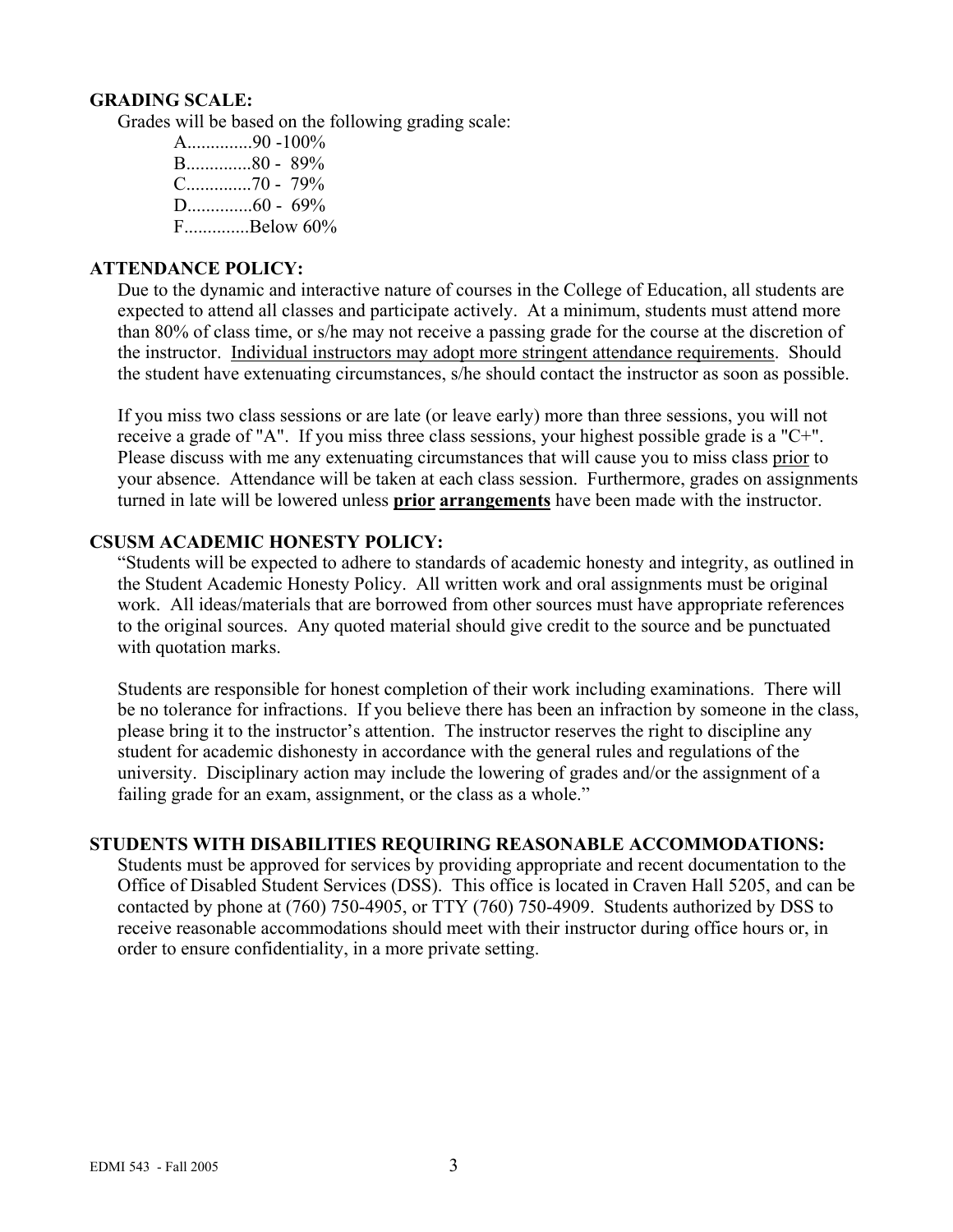# **SB2042 – AUTHORIZATION TO TEACH ENGLISH LEARNERS COMPETENCIES**

| <b>TEST 1: LANGUAGE</b>                          | <b>TEST 2: METHODOLOGY</b>                   | <b>TEST 3:</b>                                  |
|--------------------------------------------------|----------------------------------------------|-------------------------------------------------|
| <b>STRUCTURE</b>                                 | OF BILINGUAL, ENGLISH                        | <b>CULTURE</b>                                  |
|                                                  |                                              |                                                 |
| <b>AND</b>                                       | <b>LANGUAGE DEVELOPMENT,</b>                 | <b>AND</b>                                      |
| <b>FIRST- AND SECOND-</b>                        | <b>AND</b>                                   | <b>CULTURAL DIVERSITY</b>                       |
| <b>LANGUAGE DEVELOPMENT</b>                      | <b>CONTENT INSTRUCTION</b>                   |                                                 |
|                                                  |                                              |                                                 |
| I. Language Structure and Use:                   | I. Theories and Methods of Bilingual         | I. The Nature of Culture                        |
| <b>Universals and Differences</b>                | <b>Education</b>                             |                                                 |
| (including the structure of English)             |                                              |                                                 |
| A. The sound systems of language                 | A. Foundations                               | A. Definitions of culture                       |
| (phonology)                                      |                                              |                                                 |
|                                                  |                                              |                                                 |
| <b>B.</b> Word formation (morphology)            | <b>B.</b> Organizational models: What works  | <b>B.</b> Perceptions of culture                |
|                                                  | for whom?                                    |                                                 |
| C. Syntax                                        | C. Instructional strategies                  | C. Intragroup differences (e.g., ethnicity,     |
|                                                  |                                              | race, generations, and micro-                   |
|                                                  |                                              | cultures)                                       |
|                                                  | II. Theories and Methods for                 | D. Physical geography and its effects           |
| D. Word meaning (semantics)                      |                                              |                                                 |
|                                                  | <b>Instruction In and Through English</b>    | on culture                                      |
|                                                  | A. Teacher delivery for both English         |                                                 |
| E. Language in context                           | language development and content             | E. Cultural congruence                          |
|                                                  | instruction                                  |                                                 |
| <b>F.</b> Written discourse                      | <b>B.</b> Approaches with a focus on English | II. Manifestations of Culture:                  |
|                                                  | language development                         | <b>Learning About Students</b>                  |
|                                                  |                                              |                                                 |
| G. Oral discourse                                | C. Approaches with a focus on                | A. What teachers should learn about             |
|                                                  | content area instruction (specially          | their students                                  |
|                                                  | designed academic instruction                |                                                 |
|                                                  | delivered in English)                        |                                                 |
| H. Nonverbal communication                       | D. Working with paraprofessionals            | B. How teachers can learn about their           |
|                                                  |                                              | students *                                      |
| II. Theories and Factors in First- and           |                                              |                                                 |
|                                                  | III. Language and Content Area               | C.How teachers can use what they                |
| <b>Second-Language Development</b>               | <b>Assessment</b>                            | learn about their students                      |
|                                                  |                                              | (culturally responsive pedagogy)*               |
| A. Historical and current theories and           |                                              |                                                 |
| models of language analysis that                 | A. Purpose                                   | III. Cultural Contact                           |
| have implications for second-                    |                                              |                                                 |
| language development and                         |                                              |                                                 |
|                                                  |                                              |                                                 |
| pedagogy                                         | <b>B.</b> Methods *                          |                                                 |
| <b>B.</b> Psychological factors affecting first- |                                              | A. Concepts of cultural contact                 |
| and second-language development                  |                                              |                                                 |
| C. Socio-cultural factors affecting first-       | C. State mandates                            | <b>B.</b> Stages of individual cultural contact |
| and second-language development                  |                                              |                                                 |
| D. Pedagogical factors affecting first-          | <b>D.</b> Limitations of assessment          | C. The dynamics of prejudice                    |
| and second-language development                  |                                              |                                                 |
|                                                  |                                              |                                                 |
| E. Political factors affecting first- and        | E. Technical concepts                        | D. Strategies for conflict resolution           |
| second-language development                      |                                              |                                                 |
|                                                  |                                              |                                                 |
|                                                  |                                              |                                                 |
|                                                  |                                              | IV. Cultural Diversity in U.S. and CA           |
|                                                  |                                              |                                                 |
|                                                  |                                              |                                                 |
|                                                  |                                              |                                                 |
|                                                  |                                              | A. Historical perspectives                      |
|                                                  |                                              |                                                 |
|                                                  |                                              |                                                 |
|                                                  |                                              | <b>B</b> . Demography                           |
|                                                  |                                              |                                                 |
|                                                  |                                              |                                                 |
|                                                  |                                              |                                                 |
|                                                  |                                              | C. Migration and immigration                    |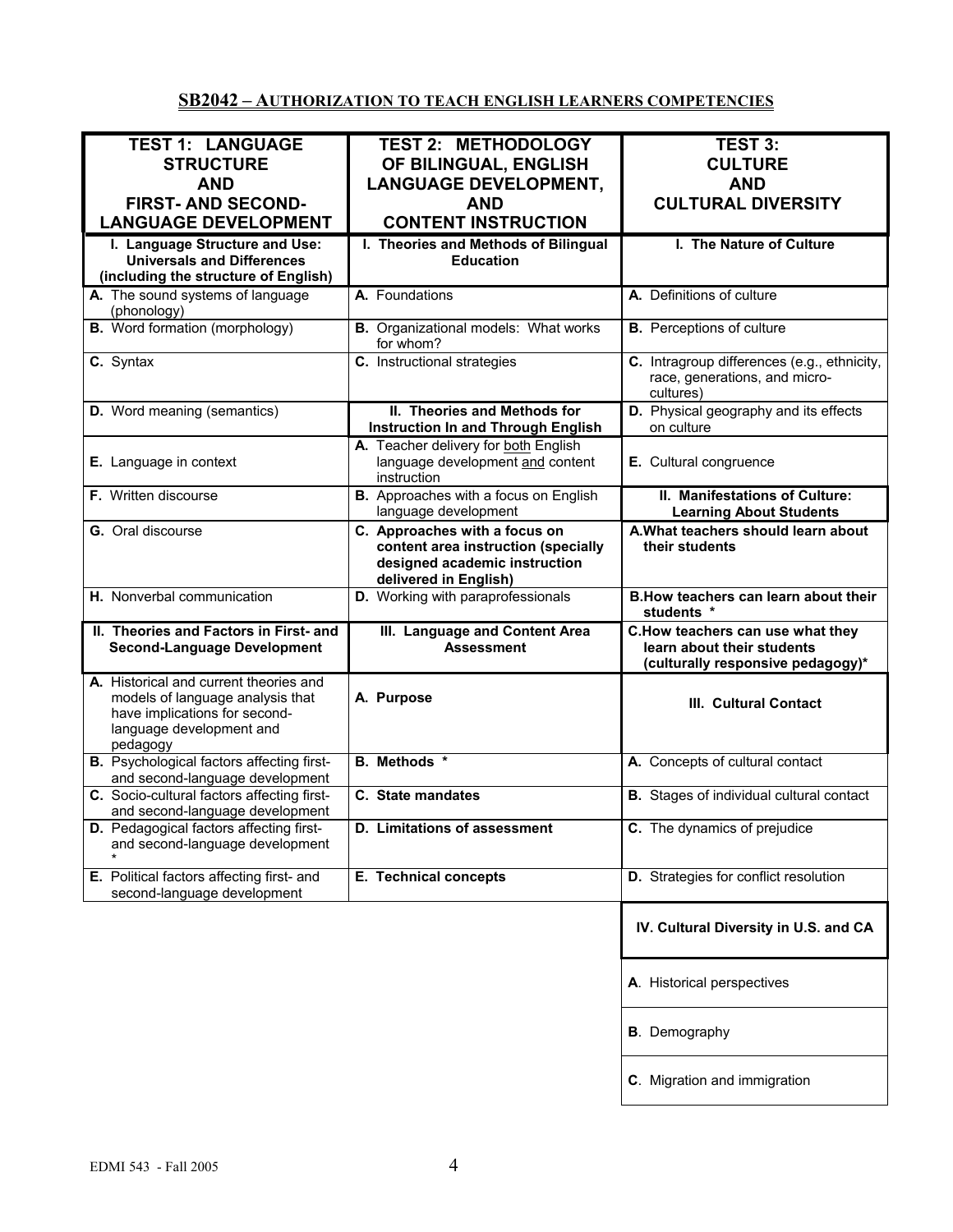| <b>Date</b>              | <b>Session Number and Topic</b>                                                      | <b>Assignment to be Completed BEFORE</b><br><b>Class Session</b>                                                         |
|--------------------------|--------------------------------------------------------------------------------------|--------------------------------------------------------------------------------------------------------------------------|
| <u>Fri</u><br>9/9/05     | 1. Introduction to Mathematics Education<br>2. Developing Mathematical Understanding | Van de Walle ch. 2<br>Van de Walle ch. 3                                                                                 |
| <b>Thurs</b><br>9/15/05  | 3. Problem Solving<br>4. Standards                                                   | Van de Walle ch. 4<br>CA Content Standards/NCTM Assignment                                                               |
| <u>Mon</u><br>9/26/05    | 5. Lesson Study & Working Groups<br>6. Assessment and Student Interview              | (http://www.lessonresearch.net) - read "A<br>Lesson is Like a Swiftly Flowing River"<br>Van de Walle ch. 5               |
| Fri<br>9/30/05           | 7. Instructional Practices<br>8. Technology                                          | Van de Walle ch. 6, 7, 8                                                                                                 |
| <u>Fri</u><br>10/7/05    | 9. Addition and Subtraction<br>10. Multiplication and Division                       | Van de Walle ch. 9, 10, 11, 13<br>*Student Interview #1 Due Today                                                        |
| <b>Thurs</b><br>10/13/05 | 11. Number Concepts                                                                  | Van de Walle ch. 12, 14                                                                                                  |
| <u>Tue</u><br>10/18/05   | 12. Fractions, Decimals, Percents, Ratio & Proportion<br>13. Algebraic Thinking      | Van de Walle ch. 15, 16, 17, 18<br>Van de Walle ch. 22, 23                                                               |
| Wed<br>10/20/05          | 14. Measurement & Geometry<br>15. Data Analysis & Probability                        | Van de Walle ch. 19, 20<br>Van de Walle ch. 21<br><b>Bring Questions to Ask</b><br>*Theory-Practice Assignment Due Today |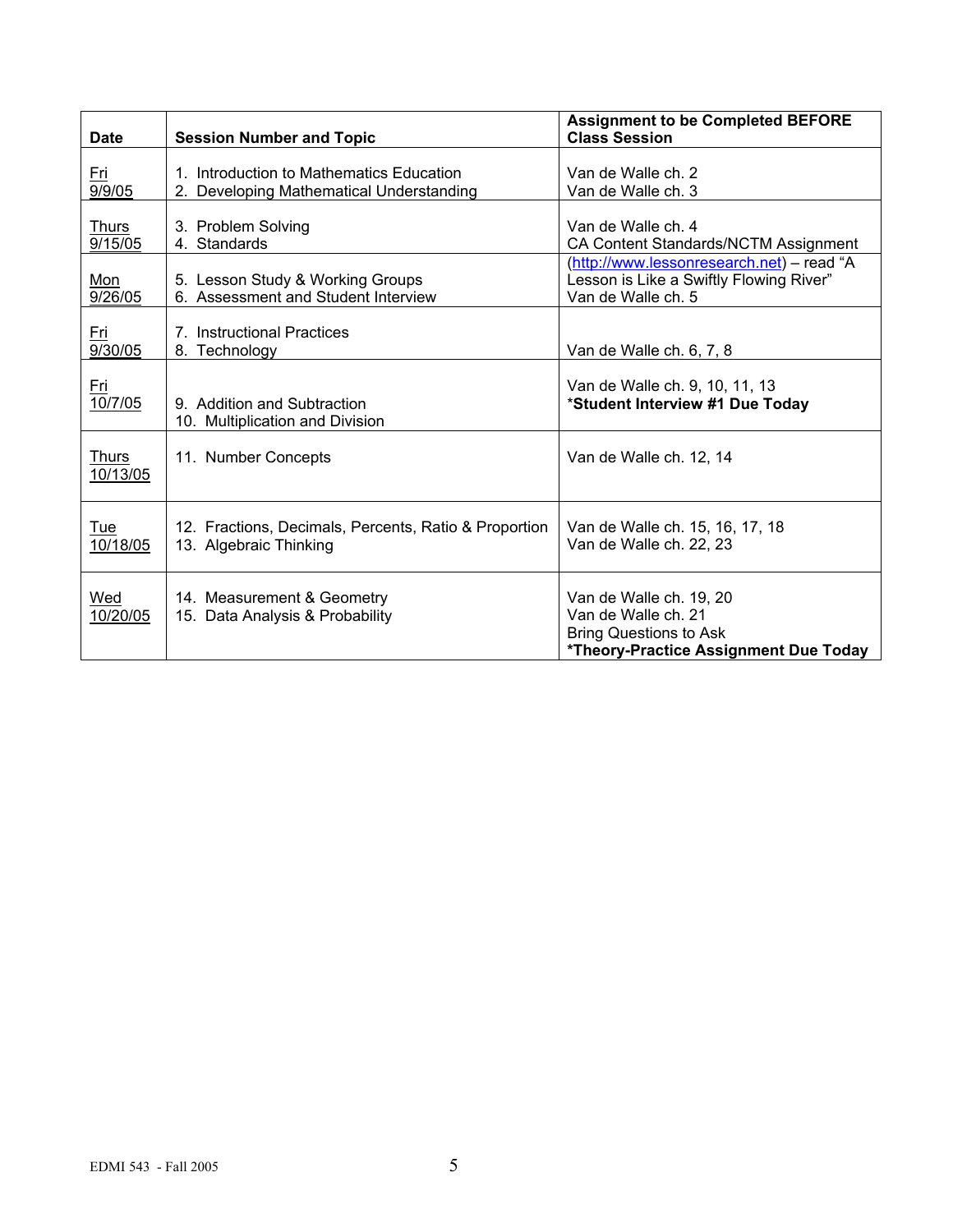#### **STUDENT INTERVIEW GUIDELINES**  EDMI 543

Student interviews are designed to provide students with opportunities to focus on a single child's thinking about mathematics. It will also help students to improve their use of inquiry for assessment purposes and to better understand middle level students with different understandings.

I recommend that students work together with a partner on these interviews. As a pair, you would interview one child and then together write up your evaluation of the student (please also submit the child's written work attached to your paper). Should we have sufficient time and opportunity, we will conduct a second interview together as a class during class time (likely not for write-up)

#### **Prior to the interview**

- You should arrange with a teacher (or parent of a child you know should you miss class) to interview one child for 20-30 minutes in a quiet place outside the classroom, if possible.
- Provide the teacher with some understanding of what the interview will contain and see if he/she has any thoughts about how this child will do on the assessment.
- Develop a list of questions you may want to use if the child is not forthcoming with a response. For example, if the child says "I just knew it", you might respond with "What did you think about first?" or "If you were helping a friend, how would you explain what you did?"

#### **During the interview**

Work with the child individually. Begin the interview by informing the child that you will be giving him/her a series of math problems to solve and that you are interested in his/her thinking process and in the strategies s/he uses to solve these problems. Inform the child that s/he can solve the problems in any way s/he wants. Please remind the child that the interview is voluntary and that s/he can end the interview at any time (if a student does end early then please find another willing student). Do everything you can to help make the child comfortable.

Orally provide the child with each problem, posing them one at a time, you received from class and provide him/her with sufficient time to complete each problem. You may also want to provide the child with a written copy of each problem.

After the child answers each problem you should ask a variety of questions that will help you to better understand the child's thinking and to assess his/her mathematical understanding. **You will want to note the questions you ask and the child's responses** and it may be necessary to ask the child to wait while you are writing -- it is OK to ask the child to wait. **You should not tape-record/video-tape the interview**.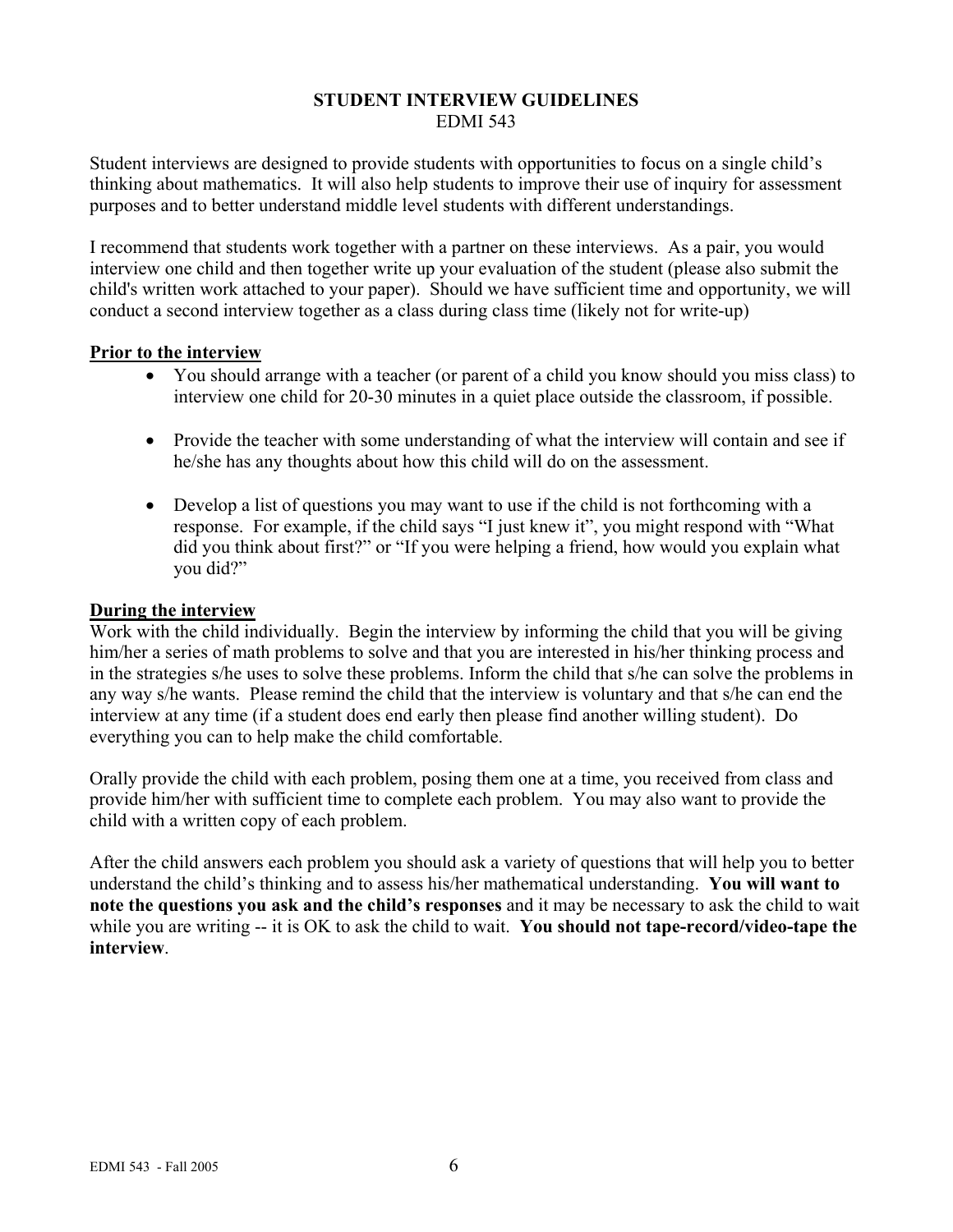### **During the interview, be sure to consider the following:**

- The best thing you can be is genuinely curious. Remember the point of the interview is to discover how the child thinks -- *NOT* to guide the child to the correct answer (try to fight the urge to be "teacher").
- Be careful to respond similarly to correct and incorrect answers. Be curious about all solution strategies -- not just the ones leading to incorrect solutions.
- Your primary role is to listen. Make sure you allow enough "wait time" -- children need time to think before answering.
- Make sure the child feels comfortable during the entire interview. If the child clearly cannot answer a problem, move on to the next problem. If you feel that the child is really struggling and frustrated, you may want to end the interview or give the child a problem you are fairly certain s/he can solve and then end the interview. If you cut an interview short because of student difficulty, be sure to discuss your reasoning in your write-up.

### **After the interview**

You (and your partner) should **together** write no more than a two page reflection that includes a brief discussion on each of the following two points:

- What specifically did you learn about this child's mathematical understanding? Here you will want to make some claims about the mathematics your student understands or doesn't understand. I am looking for more of an explanation than just your student could or couldn't solve a particular problem.
- What specifically might you do for this child if you were his/her teacher? Here you might want to include discussions about such issues as curriculum, instructional strategies, etc.

### **Grading:**

The interview assignment will be worth a total of 24 points (or 24%) total. More specifically, I will be looking for nicely written papers that clearly and specifically express what you learned about: 1) the child's mathematical understanding and 2) what you would do next for this child if you were his/her teacher (again be specific here). For example, you might recognize that this student lacks a conceptual understanding of multiplication – so as this child's teacher you might want to pose meaningful problems related to multiplication, etc.

\*NOTE: When you turn in your write-up, you should also include the child's written work (if it exists) and without the student's name listed.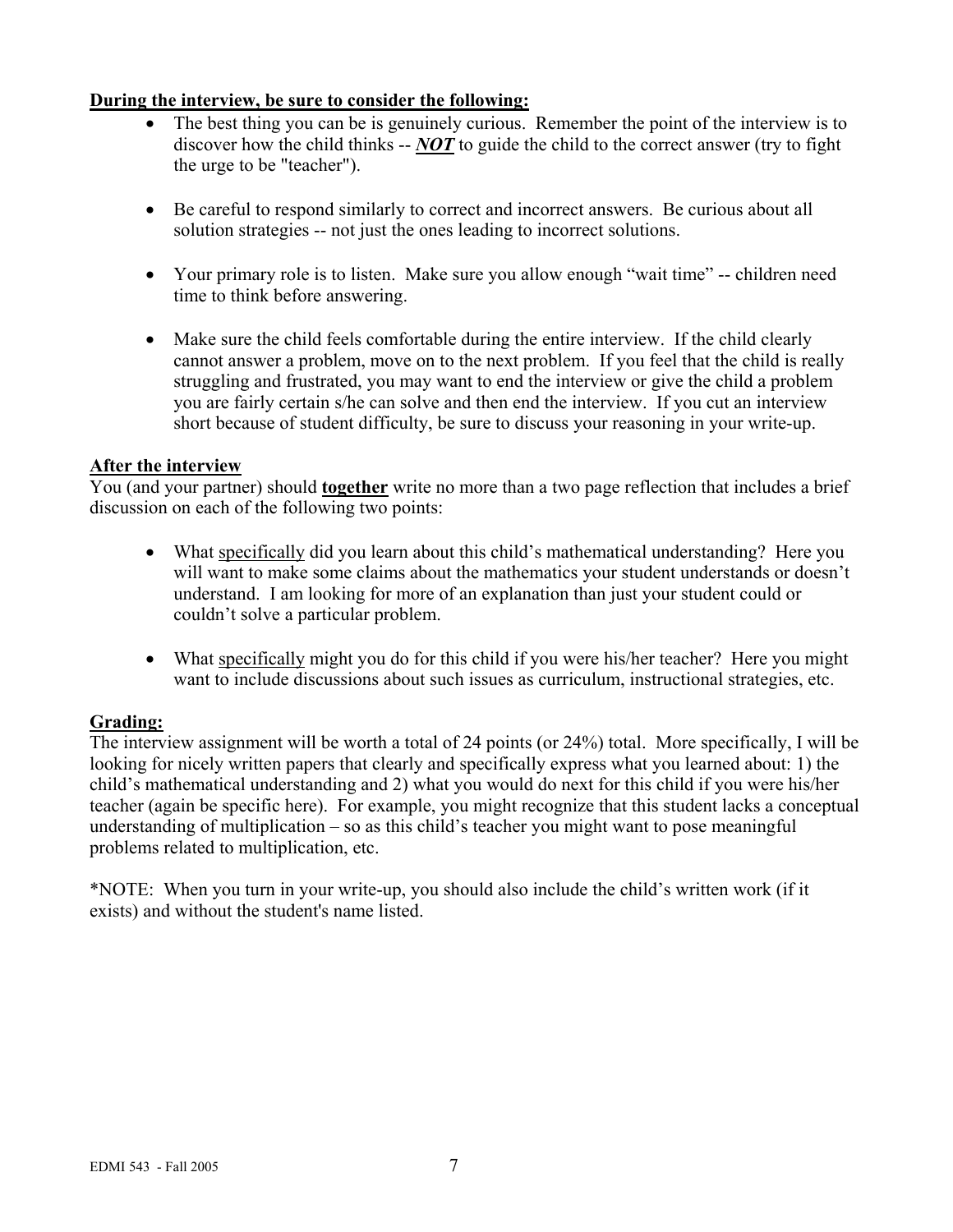# **MATHEMATICAL RESOURCES ASSIGNMENT**  EDMI 543

In preparation for your 'Designing and Teaching a Lesson in Mathematics" assignment, your "content group" will construct an Annotated List of Resources that your fellow colleagues will find helpful when teaching your mathematical topic to students. Your list should include resources that directly relate to your mathematical topic (e.g., algebra, geometry, etc.). For example, you should include such things as children's literature, teacher support materials, manipulatives, WWW locations, research articles, videos or movies, software, etc. Please include any useful information that you find when researching your topic so that your colleagues can learn from your work (but do not include specific pages from teacher workbooks, web sites, etc., rather provide citations along with short descriptions of your resources). I will be looking to find well- constructed packets of information. If you partition the workload it should not be an overwhelming task. If each group prepares a packet of resources and we share that information with each other, then by the end of this course you will each have a wealth of information on some of the most important mathematical topics for use when you teach! A general "rule of thumb" might be for your group to try and find 10 resources in each of the areas mentioned. Some topics will naturally have more resources than other topics.

Your group will submit one nicely prepared copy of your List of Resources on the day of your group presentation. Your group should also be prepared to make a 5 minute presentation that highlights some of the resources you found (consider bringing in a few of the items that you found most helpful when planning your presentation and resources for these materials).

This project is purposefully open-ended in the hopes that you will go out and find some great resources for your mathematical topic and for your presentation. You should talk with your master teachers, use the internet, and make use of materials that I will provide. However, if you have any questions or challenges finding resources, please be sure to ask (I am happy to provide support…I want these to be good so they are good resources)!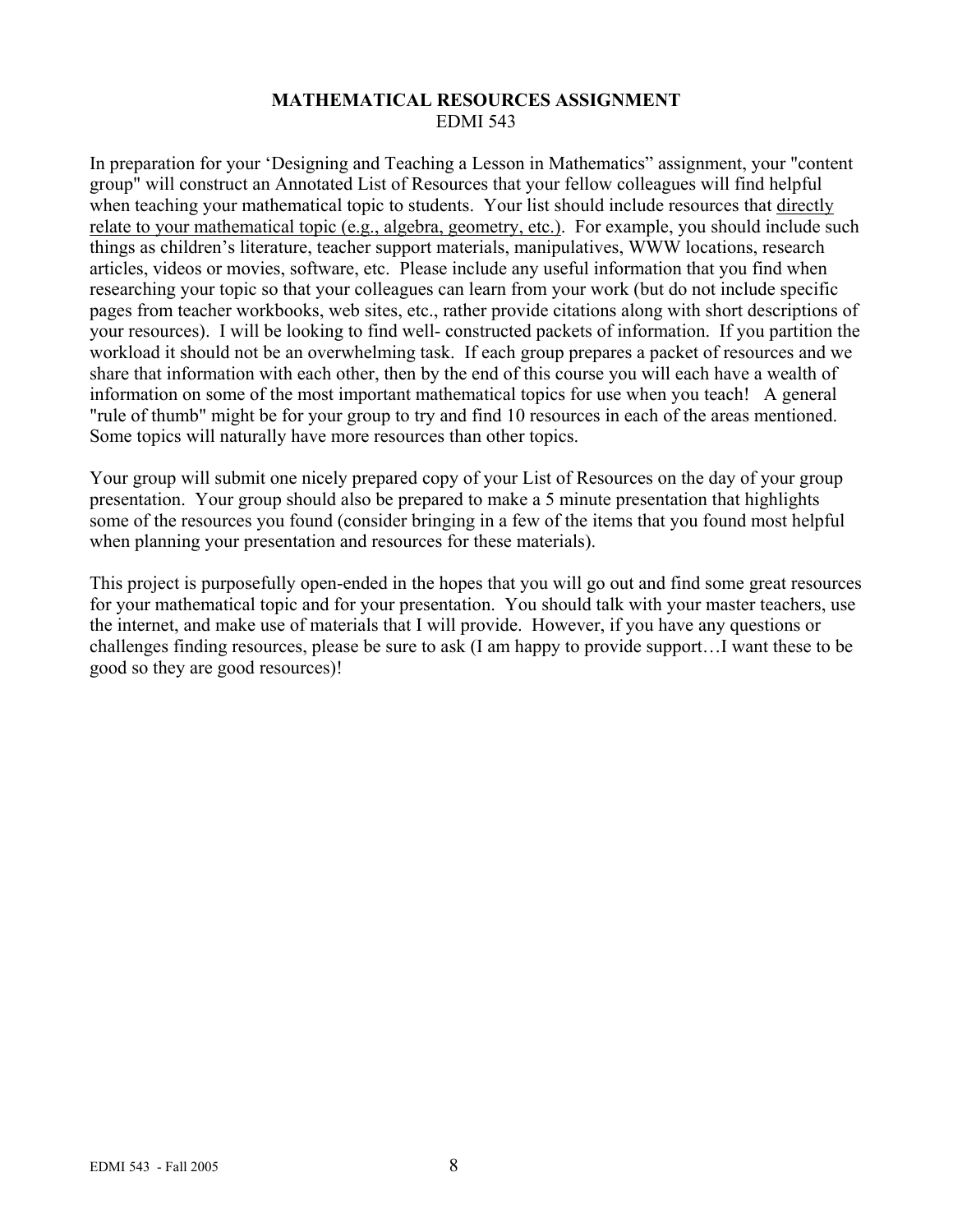# **DESIGNING & TEACHING A LESSON IN MATHEMATICS**  EDMI 543

Students will participate in small groups (approximately four to six students) to design, construct, and teach a single lesson on an assigned mathematical topic. The lesson will be designed for use with children at a specific grade level (based on the grade level of the cooperating teacher). The purpose of this activity is to help you learn how to design effective mathematical lessons for a specific group of students, learn where to find mathematical resources, provide you with an opportunity to practice teaching mathematics and to receive feedback, and to learn how to effectively collaborate with colleagues in order to improve your teaching.

### Plan of Action:

When planning your lesson, each group should:

- 1. Clearly identify the objective(s) of your lesson within the context of the overall goals and objectives of the unit. Similar to the Japanese Lesson Study process, your group might also want to identify a specific problem or issue that needs resolution.
- 2. Identify students' prior knowledge before making decisions about curriculum and instructional practices.
- 3. Consider whether your curriculum clearly brings forward your mathematical objective(s) and what, if any, alterations are necessary. Furthermore, your lesson must be consistent with the Mathematics Framework for California Public Schools (e.g., Content Standards).
- 4. Each group will be required to meet with me at least one time prior to the date of your presentation (this is not to say that we can only meet once!). One of the primary purposes of this activity is to provide me with an opportunity to work with each of you on a more individual basis so that I can help you learn to design effective mathematical activities. I will be happy to provide you with suggestions after you have given it some thought.
- 5. Make sure that each member of the group participates fully in the design and implementation of the lesson and that the workload is shared equitably. As part of your written report, each member must include a short written evaluation that describes the contributions made by each member of the group (indicating whether the workload was shared fairly among the members of the group).
- 6. On the day your topic is to be discussed in class, your group will turn in a lesson plan for your activity (using the format discussed in your Curriculum & Instruction Course), a reflection of your group's collaboration process and the teaching of your lesson, and a paragraph from each member that describes how the workload was shared. Each group will email a copy of your lesson plan and mathematical resources to each of your classmates for their teaching files
- 7. Each group will either show a short snippet of your actual lesson to the class for discussion or will allow others to observe the actual lesson (we will discuss the options).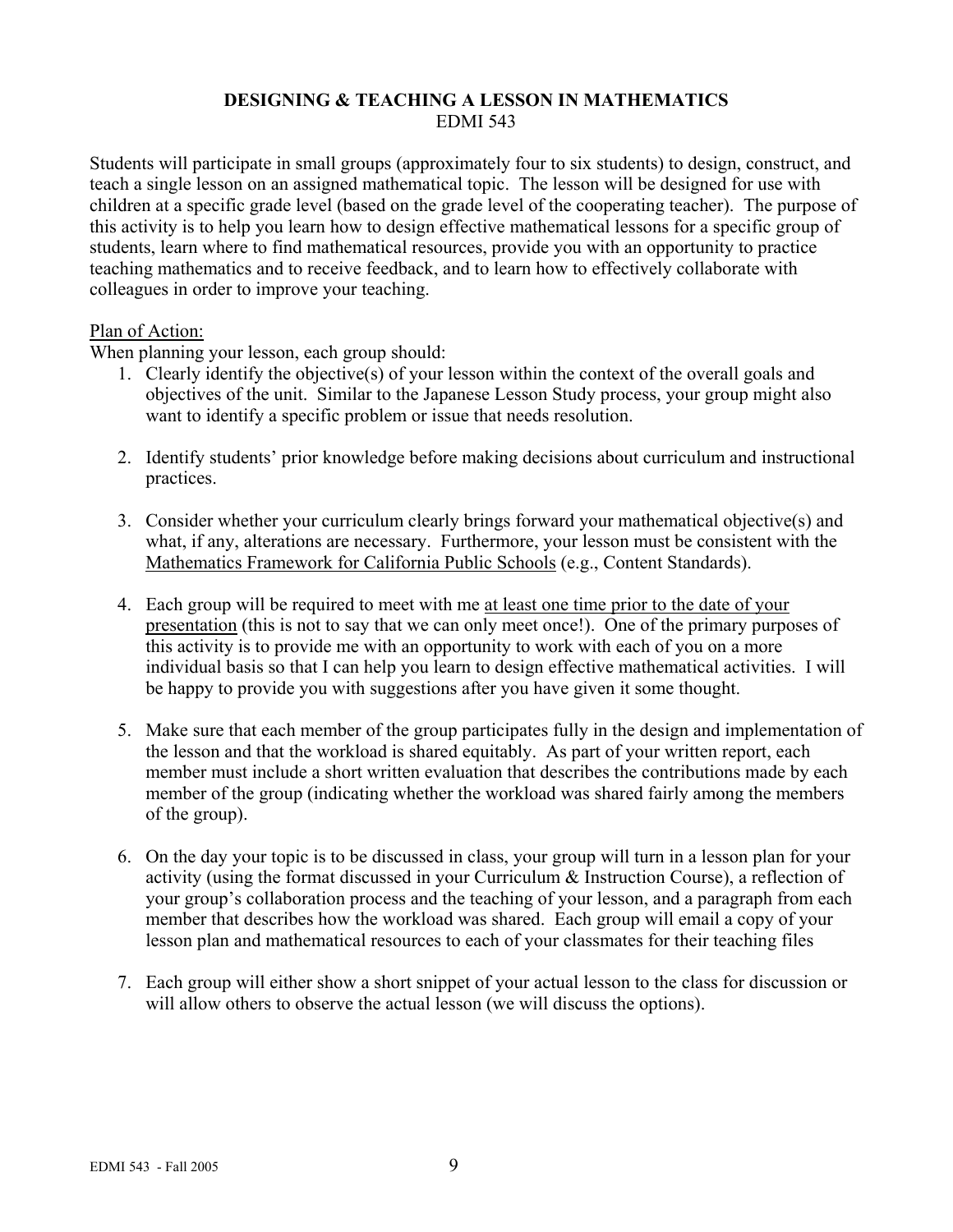# **Grades:**

For this activity, which will be worth a total of 15 points (15%), I am as interested in the process your group goes through as much as the final product. I want this to be an opportunity for you to learn such things as where to go for mathematical resources, to learn how to prepare lesson plans and what to consider when writing a lesson plan, to recognize the many challenges of teaching mathematics, to learn how to reflect and critique lessons, and to begin to understand the importance of on-going professional development opportunities. Your grade on this assignment will be based on the following:

• The design of your lesson plan. For example, adheres to identified lesson plan format described in your Curriculum and Instruction course, adheres to the California Content Standards, makes good use of student thinking, is grade appropriate, is sensitive to the needs of all students, and includes a plan for assessment, etc.

• The level of collaboration among the members of your group, the depth of your reflections (collaboration and teaching of the lesson), and what you learned from this process. You must be willing to take risks, commit yourself fully to this process, and desire to learn as much as possible from others and from the process. The success of this lesson depends on how much YOU put into this activity!

• As discussed earlier, each member of the group will need to include a short paragraph that describes how the work was shared among the members of the group (was the work shared fairly?). If the overall group identifies one member that did not fairly contribute to the final product then I will likely lower the grade of that individual (please work together and share the workload).

• Although the actual presentation of the lesson will NOT be factored into your grade, each group will receive feedback. I believe that this is a time for you to try things out and to make mistakes, not to be judged. Don't be afraid to take some risks and to make mistakes.

# **\* If anything is unclear or if you ever have questions, please ASK me.**